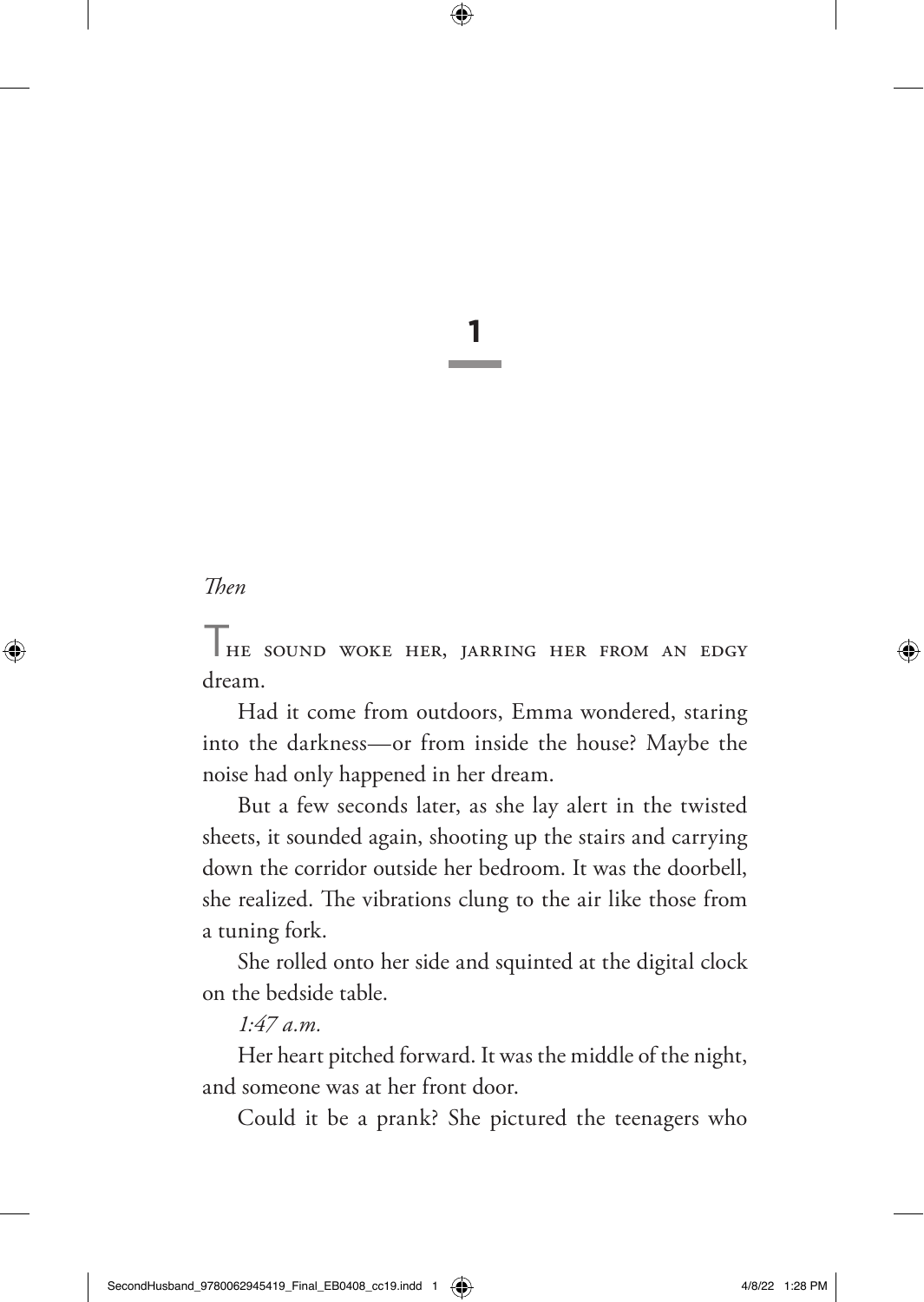sometimes congregated on the front lawn of a house down the street: sullen, private-school types, oozing with an urge to cause trouble.

After kicking off the duvet, she jabbed her arms into the sleeves of a terry cloth robe and grabbed her phone before hurrying barefoot to one of the small spare bedrooms at the front of the house.

At first glance through the window, the street below appeared deserted. And then she spotted the tail end of a dark car out front. The rest of it was blocked from view by the pitch of their roof.

No, not sullen teenagers then. Returning to the hall, she flicked on a light and descended the stairs with her heart in her throat, grasping the rail the whole way down.

In the front hall, she saw through one of the narrow windows on either side of the door that there were actually two cars parked in front of the house: the dark one—and a local police cruiser. Her stomach dropped. The police didn't show at your house at this hour because you'd been recorded running a red light earlier in the day.

She inched closer to the window and discovered three people standing on the wide stoop in the glow of the overhead light: a tall, burly man in a tan overcoat, a younger one in a police uniform, and a woman in a black puffer jacket.

The older man noticed her through the window. "Mrs. Rand?" he called out, cold air escaping from his mouth in ghostlike puffs.

Emma went to unlock the door and then, flustered, reminded herself of the intercom. She swiped the hair out of her eyes and pressed the button. "Yes?"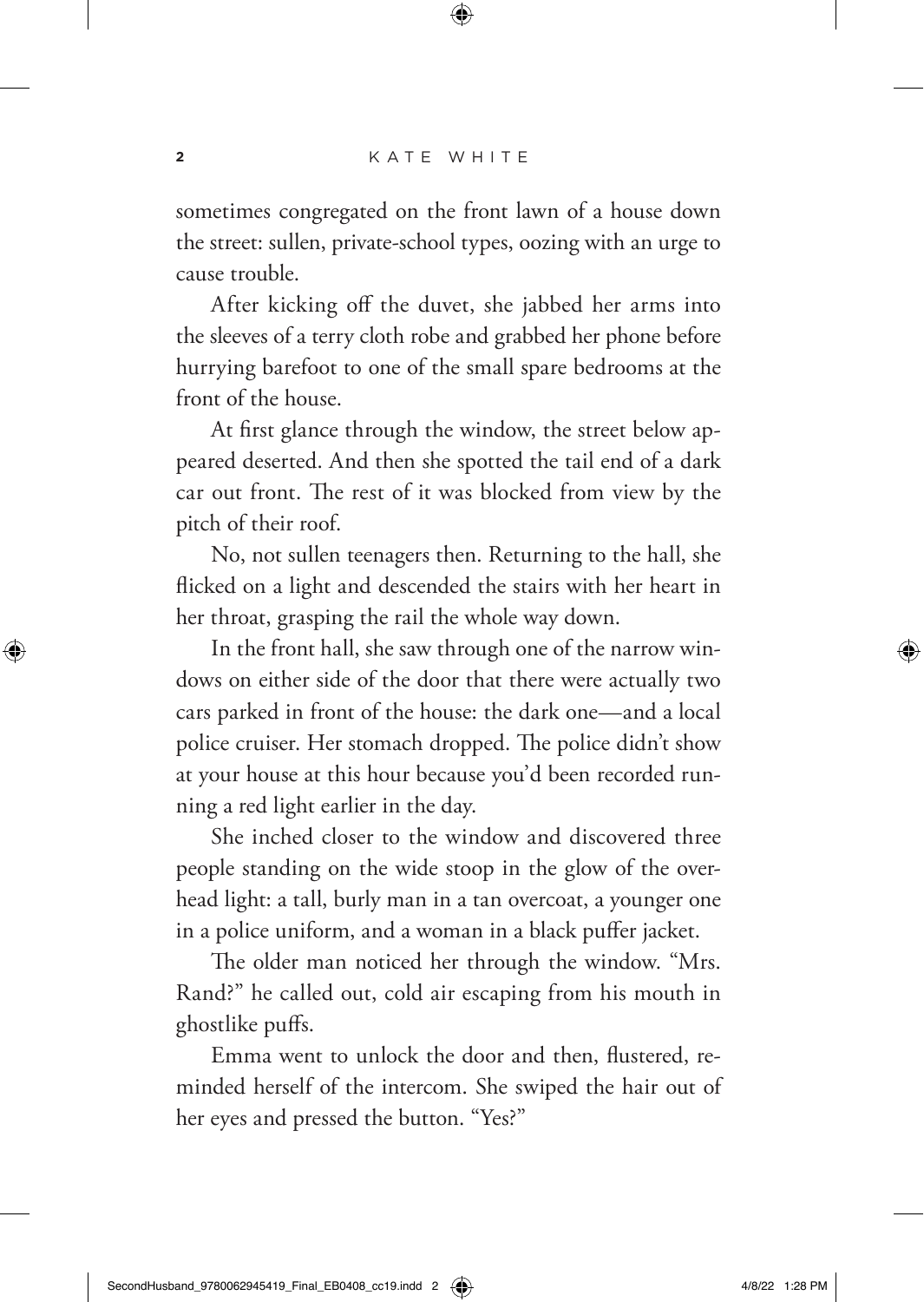$\bigoplus$ 

"I'm Detective Chuck Lennox, from the New York City Police Department. Can we please come in and speak with you?"

"What's this about?" she asked, barely able to hear herself over the whooshing in her ears.

"Ma'am, we'd prefer to explain inside."

"I—I need to see some ID."

⊕

"Of course. I'm going to put it up against the glass, all right?"

She returned to the window and read the identification card he'd pressed against the pane. The ID looked legit enough, with its bright blue and yellow lettering, not that she was any expert.

Emma deactivated the security alarm and tightened the belt on her robe, then ushered in the three strangers along with a blast of frigid March air.

As they stood in her hall, Lennox solemnly introduced Emma to the woman, Detective Martinez, a small brunette who couldn't be much older than thirty-five and was wearing the kind of comfort pumps the ads show women shooting basketballs in. Then he gave her the name of the patrol cop, which she didn't catch, though his uniform indicated he was from their town, Madison, New Jersey. Emma let herself fixate on the details because this way she didn't have to focus on the enormity of what must be coming next. Why else would they be here in the middle of the night?

"Please, what's going on?" she asked.

"You're Emma Rand?"

"My name's Emma Hawke, but Derrick Rand is my husband. What's the matter?"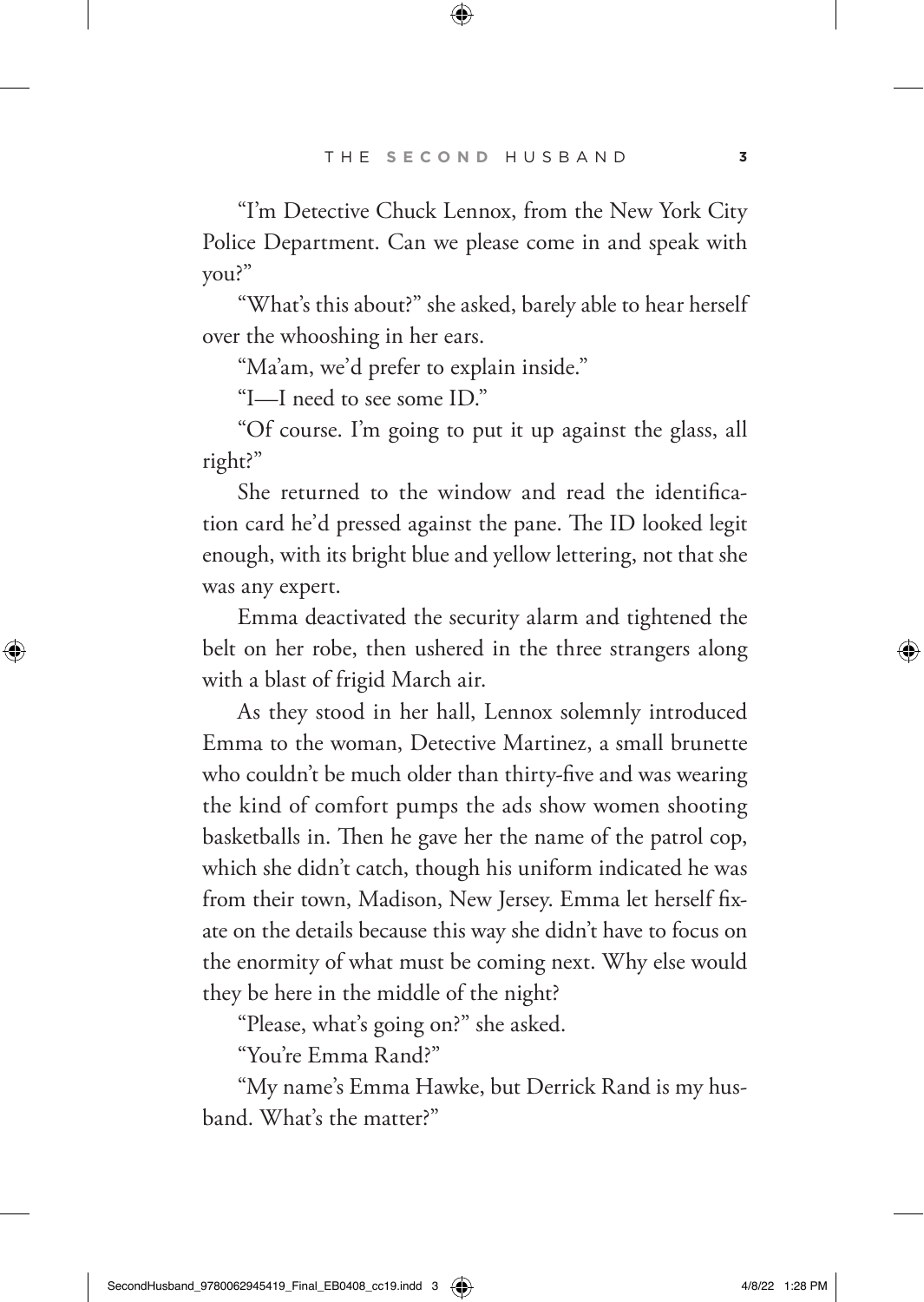Lennox's eyes flicked toward the living room, which was bright with light. She'd left two lamps burning when she went up to bed, the way she always did when she was going to be home alone overnight.

"It would be best if we could sit down," Lennox said. "Do you mind?"

"Uh, yeah, okay."

As they moved to the living room, Emma fished through the pocket of her robe, found an elastic, and unsteadily tied her hair into a ponytail. She and the two detectives took seats, while the patrolman remained standing by the entrance to the hall, like a bouncer at the front door of a nightclub.

"*Please*," Emma asked, nearly pleading this time. "What's happened?"

"I'm very sorry to tell you this, Ms. Hawke," Lennox said, "but it appears your husband was killed tonight in New York City."

His words seemed to hover in the air like a drone at eye level, vibrating slightly.

"Killed?" she finally said. "*How?*"

"He was shot twice in the torso. The location was a small alley on Greene Street in SoHo. Probably between nine thirty and ten thirty. It looks like it might have been an attempted robbery, but we don't know for certain yet."

She stared at Lennox, at the long, thin mouth that cut across the lower half of his face like a slit in a piece of cloth.

"It . . . it can't be him. Derrick's in the city tonight but at a conference. He's staying in Midtown."

⊕

↔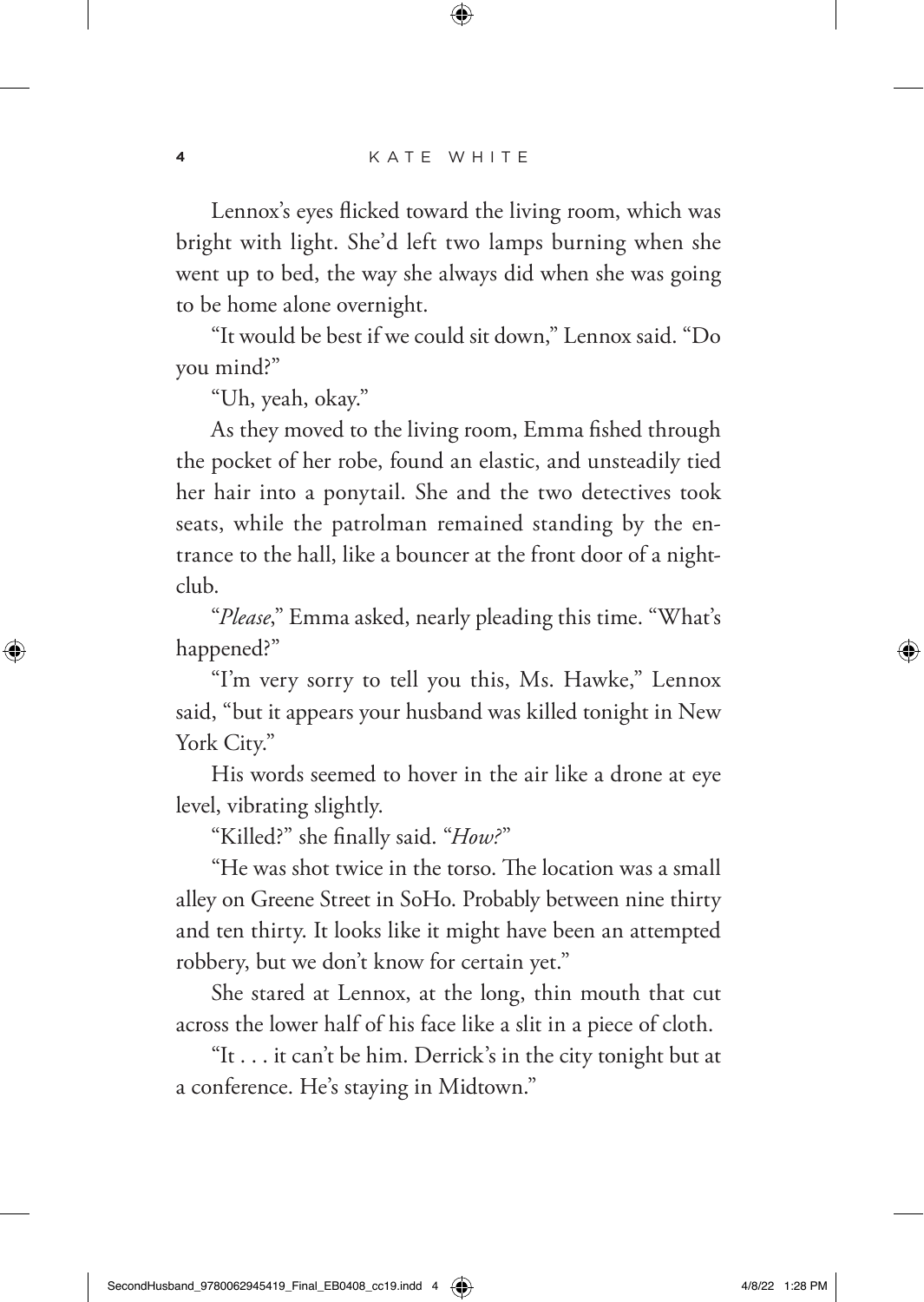"Unfortunately, we're fairly certain it was Mr. Rand. Can you please describe him for us?"

"Uh, about six feet tall, well built. Short brown hair . . . brown eyes."

Lennox nodded grimly. "Though the victim's wallet and phone were missing, we found a ticket in his pants pocket for a BMW parked in a nearby garage on Friday morning and registered in your husband's name. There was also a small leather case with business cards in the other pocket."

Reaching into his own pocket, Lennox withdrew a business card and leaned forward for Emma to take a look. It was Derrick's.

"Oh my god."

⊕

It was true then. Her thirty-seven-year-old husband was dead, was gone forever, was never going to come home from work, step into this room, and stretch his legs across the pale gray ottoman across from her. Ever again. She began to tremble, her arms and legs doing a crazy kind of twitch.

"Let's get you some water," Detective Martinez said gently. "Your kitchen is—?"

Emma flung an arm in the general direction. The detective was gone and back in less than a minute, and after offering Emma the glass, Martinez picked up a wool throw from the back of one of the armchairs and draped it around her shoulders.

It took both hands for Emma to grasp the glass, and she managed only a tiny sip from it before setting it down on the side table.

↔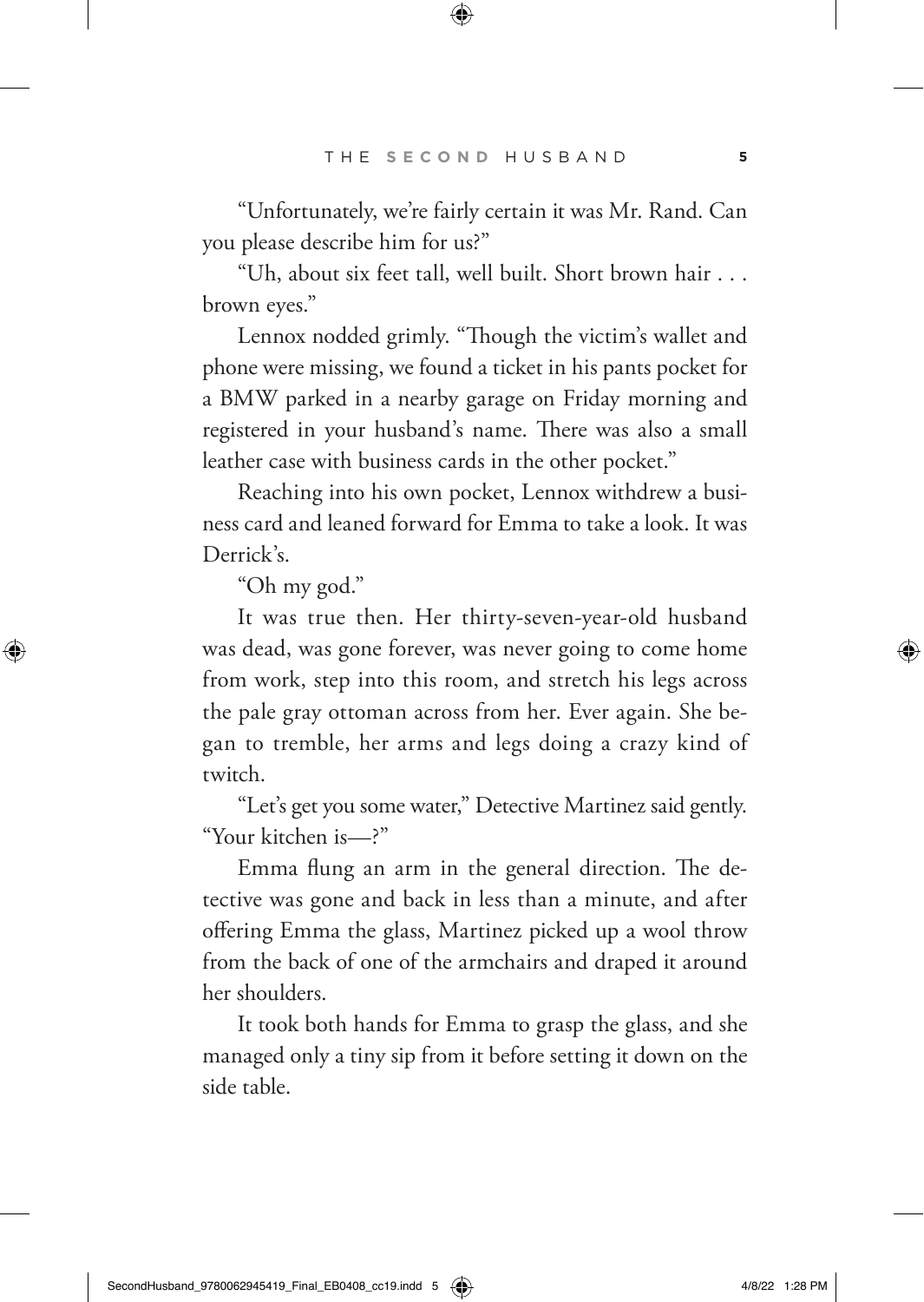"Where is he now?" Emma asked, the shaking subsiding. "In—in the hospital? The ER?"

"He was declared dead at the scene, so he was taken directly to the city morgue," Lennox said. "On First Avenue and Twenty-Sixth Street."

Against her will, Emma saw it in her mind's eye—Derrick lying in one of those steel drawers they show on crime shows, his body zipped into a long black bag. His flesh already starting to decay.

She gulped. "Do I need to go there? To identify him?"

"Not tonight." Lennox unbuttoned his coat but didn't remove it. "That can be done in the morning when you might be feeling a bit stronger. But I do have a few questions for now. You mentioned your husband was at a conference. Can you tell us the nature of the conference and where it was being held?"

"It was an off-site management conference at the, um, Cole Hotel, for Alta, his employer. Like the card says, he's their head of financial planning."

"And where did you spend the evening?"

"Where? Uh, here at the house. Spouses and partners weren't invited."

"And you weren't alarmed when your husband didn't return home this evening?" There was nothing exactly challenging in his tone, but it seemed more deliberate than a moment before. She suddenly noticed that Martinez was jotting notes on a small pad.

"No—it's a weekend event, and it's not over until noon on Sunday. Well, today."

"And he decided to spend the nights in the city instead of coming back here? It's not that long of a drive."

⇔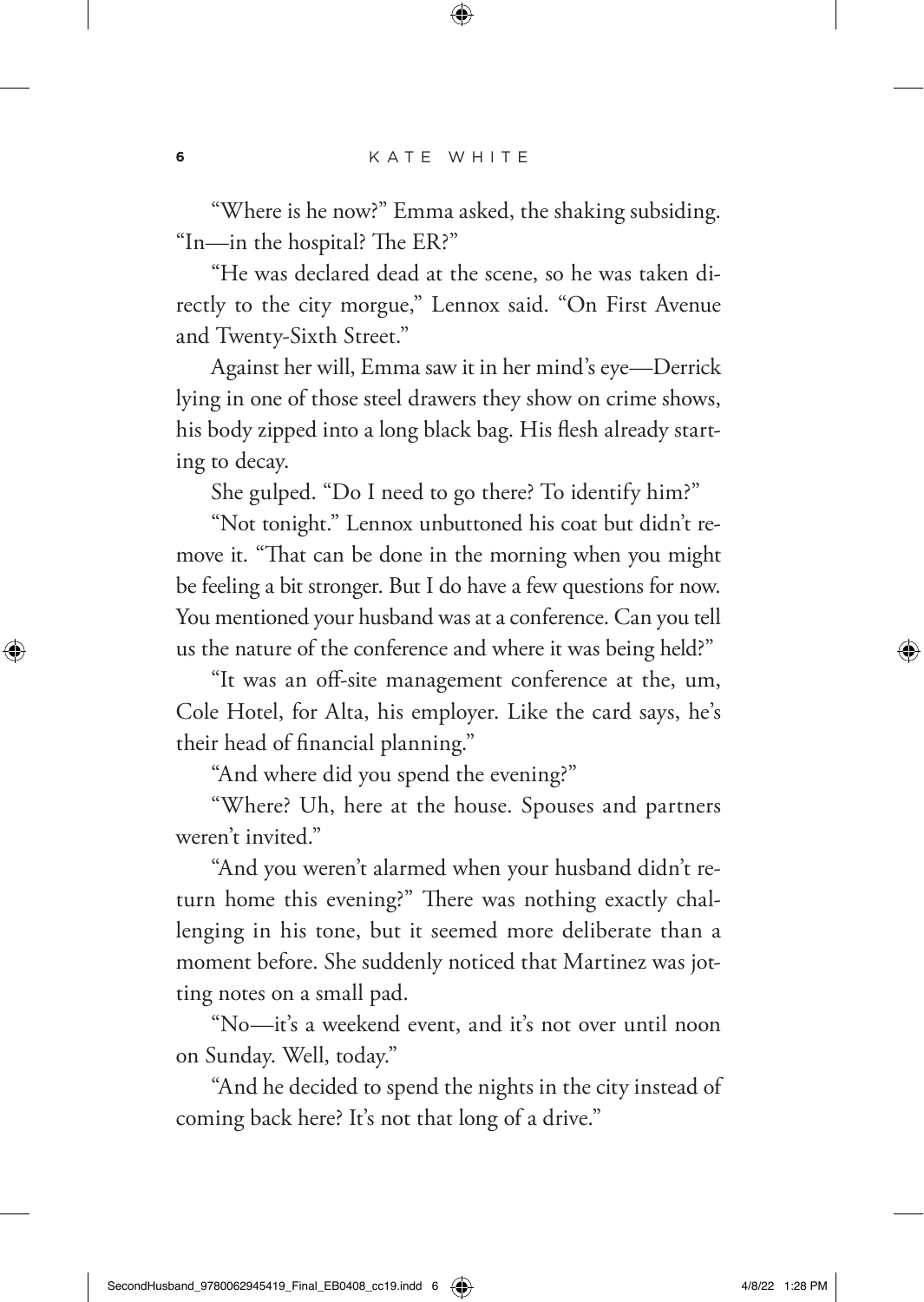"The sessions start early and there are dinners at night. . . . And he's part of management. He's—he was supposed to be present almost twenty-four seven. . . . Did anyone see anything? Anything at all?"

"We're still canvassing the area and hope to find out," Lennox said. "Can you tell us the last time you spoke to your husband?"

A sob caught in Emma's throat, and she pressed the back of her hand hard against her mouth.

"Tonight," she said after grabbing a breath. "Uh, last night, I mean. He called me around eight."

"Long conversation, short conversation?"

"Short. Just hello, how are you. He was grabbing a moment between courses at the dinner."

"And that was held where?"

⊕

"In a banquet room at the hotel. It was too big a group for a restaurant."

"Did Mr. Rand mention anything about heading downtown or needing his car for any reason?"

Emma shook her head. "No. Nothing like that. You said *SoHo*?"

"That's right. Do you have any idea why he would have parked there to begin with? It's such a long way from the hotel."

"I don't have a clue." She bit her lip, trying to focus. "Maybe he didn't want to drive through Midtown on Friday morning, so he took the Holland Tunnel into the city instead of the Lincoln and parked downtown. Then took the subway to the hotel. But that's just a guess."

Lennox tapped his lips a couple of times with his index

↔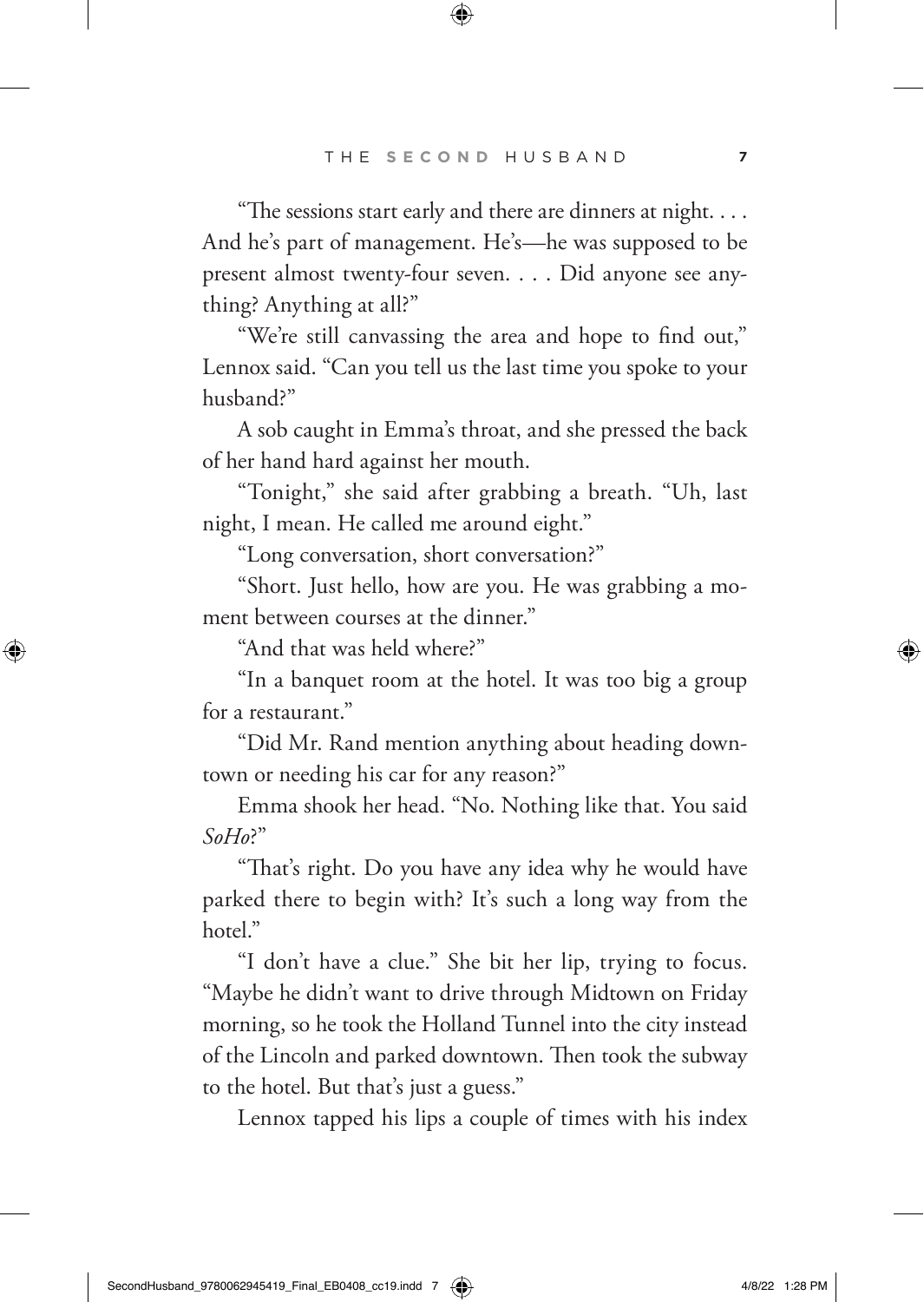finger before speaking again. "Is it possible your husband went back downtown to purchase drugs?"

She quickly shook her head. "No, definitely not. He didn't do drugs."

"Can you think of any reason someone might want to harm him? Someone in his personal life or even someone he knew professionally?"

"God, no reason at all. Wait, I thought you said this was a robbery. Do you think someone he knew—?"

"We're not certain at this point," Lennox said. "Shooting someone during a mugging is very extreme."

The detective seemed to be holding something back. Emma's trembling resumed, and beneath it she felt a mounting wave of nausea. She bent at the waist, sucking in air.

"Is there anyone who can be with you at this time, Ms. Hawke?" Martinez asked her softly. "A friend or family member?"

Her parents were in the UK, where they'd moved a decade ago, and at the moment her brother was there, too, researching a book. Her best friend, Bekah, was an hour away in Manhattan, and though normally she wouldn't hesitate to call her, Bekah had suffered a miscarriage the week before and Emma couldn't imagine imposing.

"Yes," she lied. She didn't know how she'd get through the night, but she knew she wanted them out of her house as soon as possible.

"Why don't we leave you now, then?" Lennox said. "We're so sorry to have to ask you to do this, but we'd like for you to come to the morgue at nine tomorrow to make an identification. Is that possible?"

⊕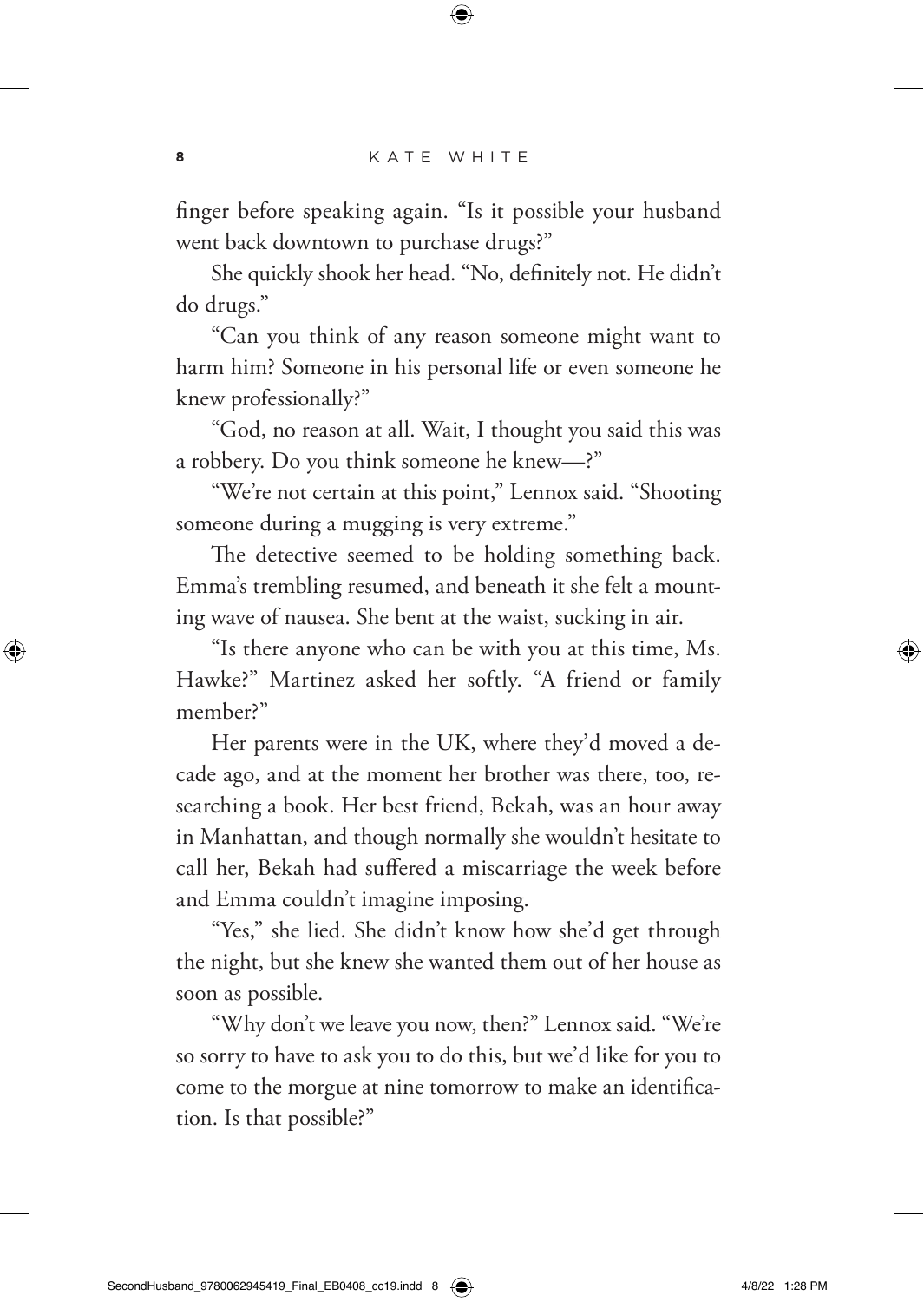"All right . . . ," she said, then something else occurred to her. "Could you please contact my husband's brother and let him know? I don't have the strength to break the news to him."

There was no way she was talking to Kyle, not tonight anyway.

"Of course. Is he local? Would you prefer to have him make the identification?"

"He lives north of the city in Westchester County, but I'll handle the ID. If you could just let him know what's happened."

She'd set her cell phone on the coffee table, and after pulling Kyle's contact info from it, she scribbled the details messily on a piece of paper and offered that to Lennox. He thanked her, rose, and drew a card from his wallet.

"Here's the address for the medical examiner's office," he said as he handed it to her. "We'll meet you there. And it's fine to have someone accompany you."

Barely present, Emma led Lennox, Martinez, and the patrolman to the door and lingered briefly by the window as the two cars drove away. In the house across the street, a light blinked on upstairs. Was her neighbor, a snoopy middle-aged woman, peering out the window now, attempting to figure out what was happening?

Emma reset the security alarm, her fingers jerking across the pad. The nausea seemed to have spread through her entire torso, and the back of her mouth now burned with the taste of bile. She wondered if eating something plain would help, but she couldn't summon the energy to even drop a piece of bread in the toaster. She should lie down, she decided.

⊕